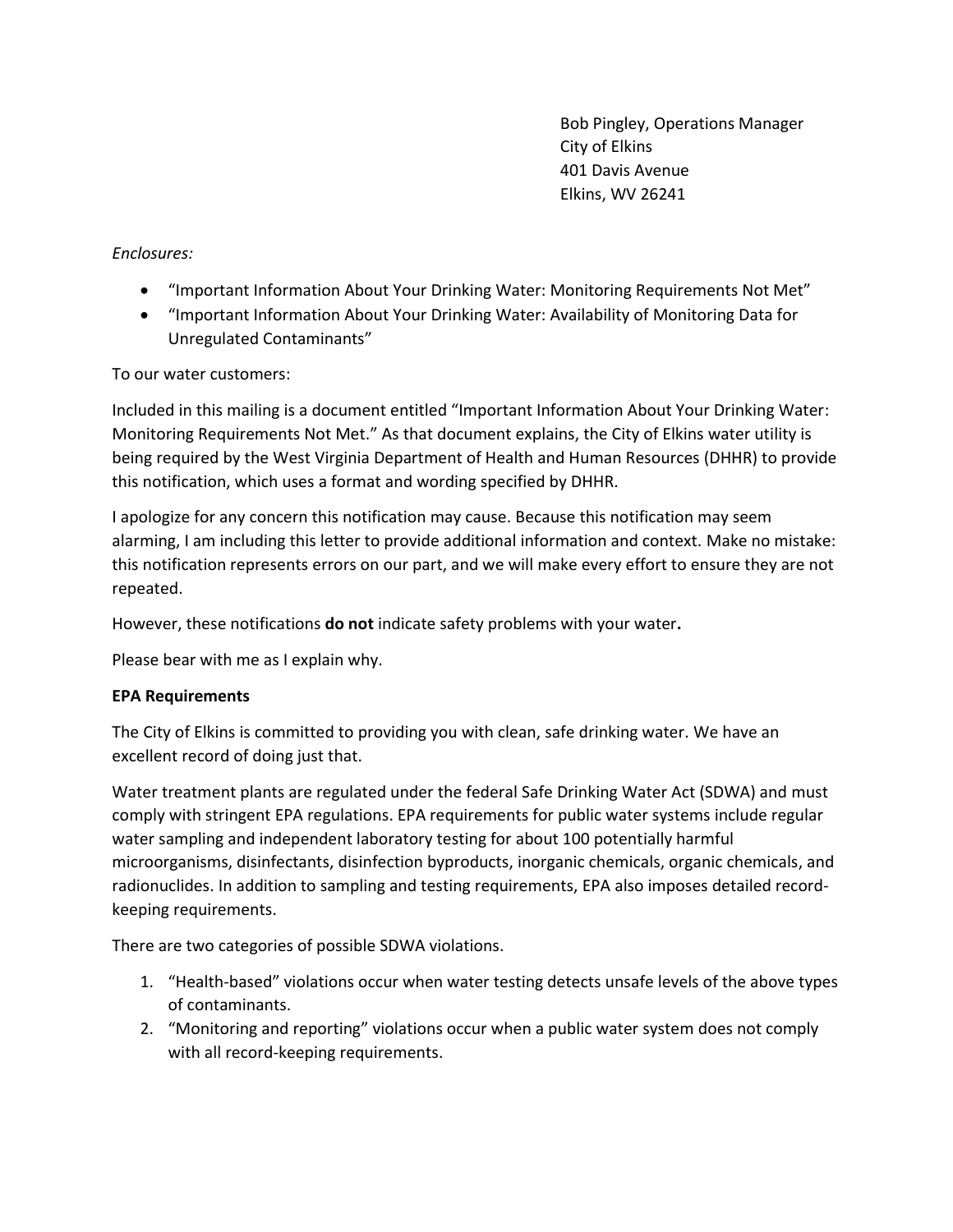## **Our Safety Record**

Over the past decade, the City of Elkins water utility has **never once received a health-based violation**.

That's right: **In the last ten years, the drinking water in Elkins has never been shown to be unsafe**. (You can verify this for yourself by selecting West Virginia and searching for "Elkins" on this page of the EPA's website: [www.epa.gov/enviro/sdwis-search.](http://www.epa.gov/enviro/sdwis-search))

The enclosed notifications do not affect this safety record, because they are not health-based violations. Instead, these notifications have to do with monitoring and record-keeping.

I'll explain each of these three notifications in more detail below. First, please note that—after the period of noncompliance in 2019—we have performed all three relevant tests during 2020, as required, in full compliance with EPA requirements. Again, neither these tests nor any others have ever indicated that our drinking water is unsafe.

## **The Notifications**

The DHHR notification document lists three separate monitoring and recordkeeping notifications. These are listed and explained below.

- *1. Synthetic Organics Samples (2,4-D analyte not reported):* During 2019, City of Elkins water plant technicians collected and submitted this sample to the independent laboratory within the indicated sampling period. After the end of the sampling period, we were informed that the lab had accidentally compromised the sample and could not return a result for this contaminant. Because the sampling period had ended, it was too late for us to be able to comply with this requirement. For at least ten years, laboratory testing has never detected unsafe levels of 2,4-D in City of Elkins water; laboratory testing performed subsequent to the missed test likewise **did not** detect unsafe levels of 2,4-D in City of Elkins water.
- *2. Inorganic Chemical Samples (cyanide not reported):* Due to a recordkeeping error, City of Elkins water plant technicians did not collect this sample during the indicated sampling period. For at least ten years, laboratory testing has never detected unsafe levels of cyanide in City of Elkins water; laboratory testing performed subsequent to the missed test likewise **did not** detect unsafe levels of cyanide in City of Elkins water.
- 3. *Arsenic Samples:* Due to a recordkeeping error, City of Elkins water plant technicians did not collect this sample during the indicated sampling period. For at least ten years, laboratory testing has never detected unsafe levels of arsenic in City of Elkins water; laboratory testing performed subsequent to the missed test likewise **did not** detect unsafe levels of arsenic in City of Elkins water.

Once again, I would emphasize that these are not health-based violations. They are monitoring/reporting violations. They do not indicate the presence of unsafe levels of any of the indicated contaminants.